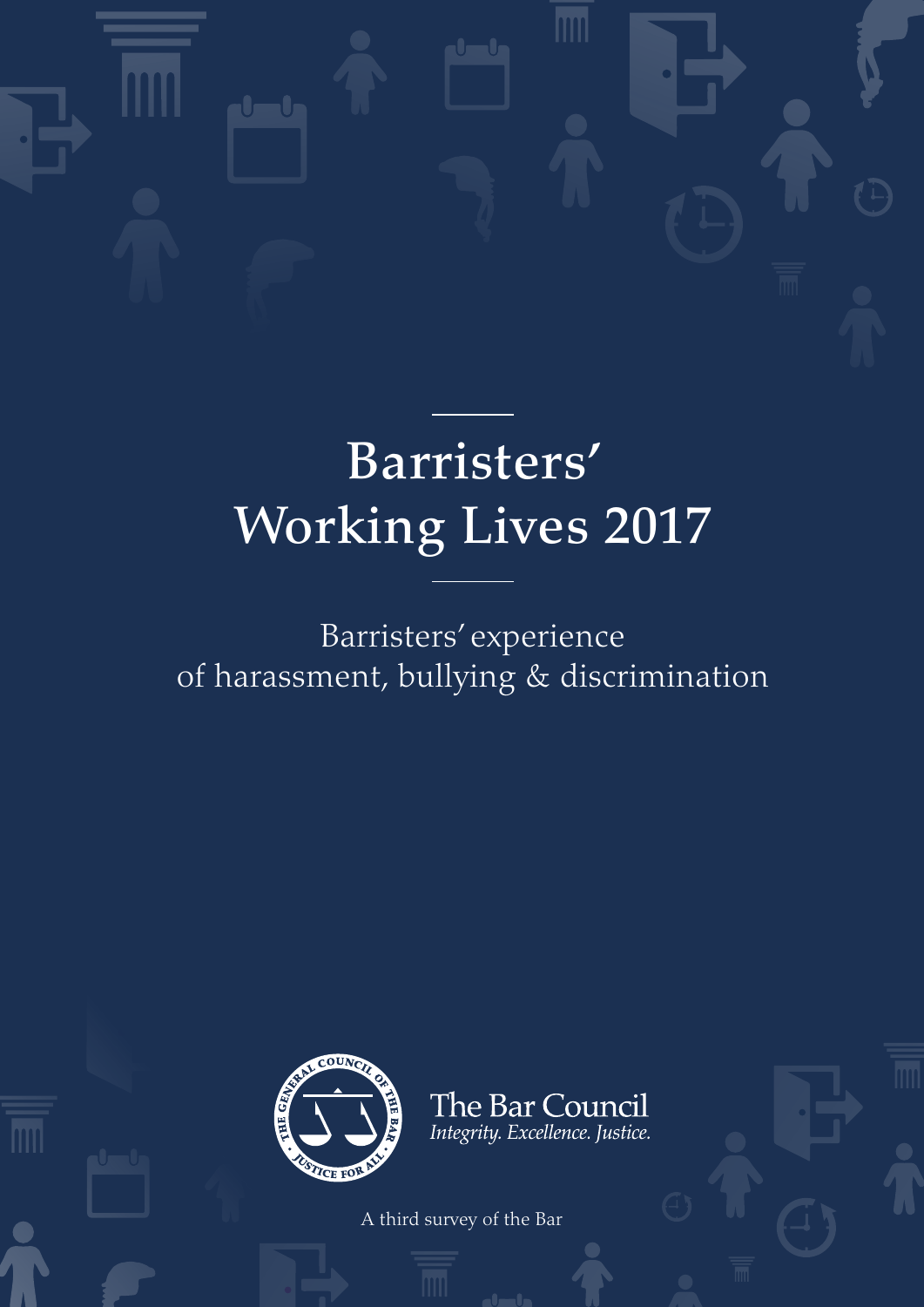The Bar Council

# Barristers' Working Lives 2017

Third survey of barristers' experience of harassment, bullying & discrimination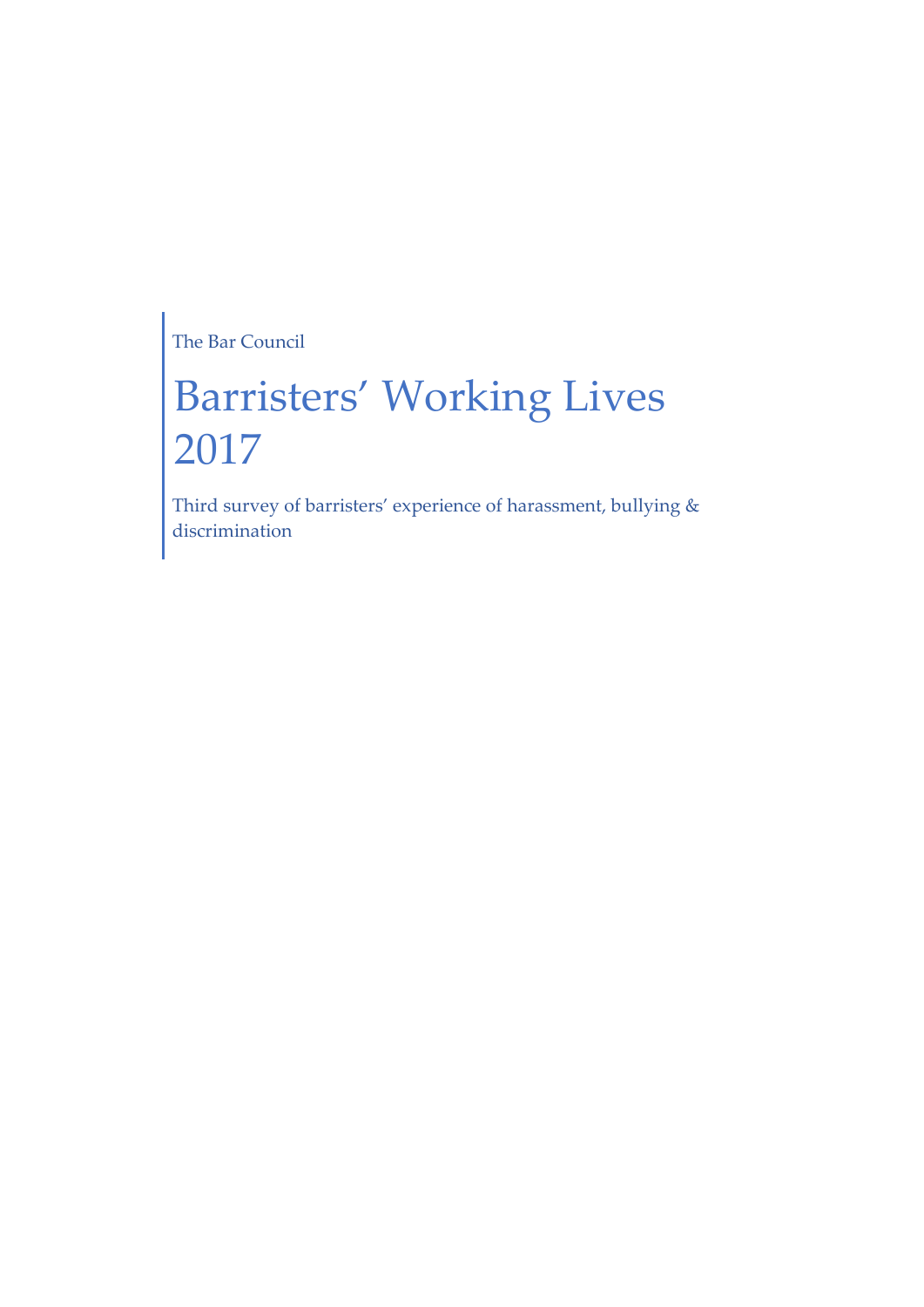## Contents

| 1.1 |  |
|-----|--|
| 1.2 |  |
| 1.3 |  |
| 1.4 |  |
| 1.5 |  |
|     |  |
|     |  |
|     |  |
|     |  |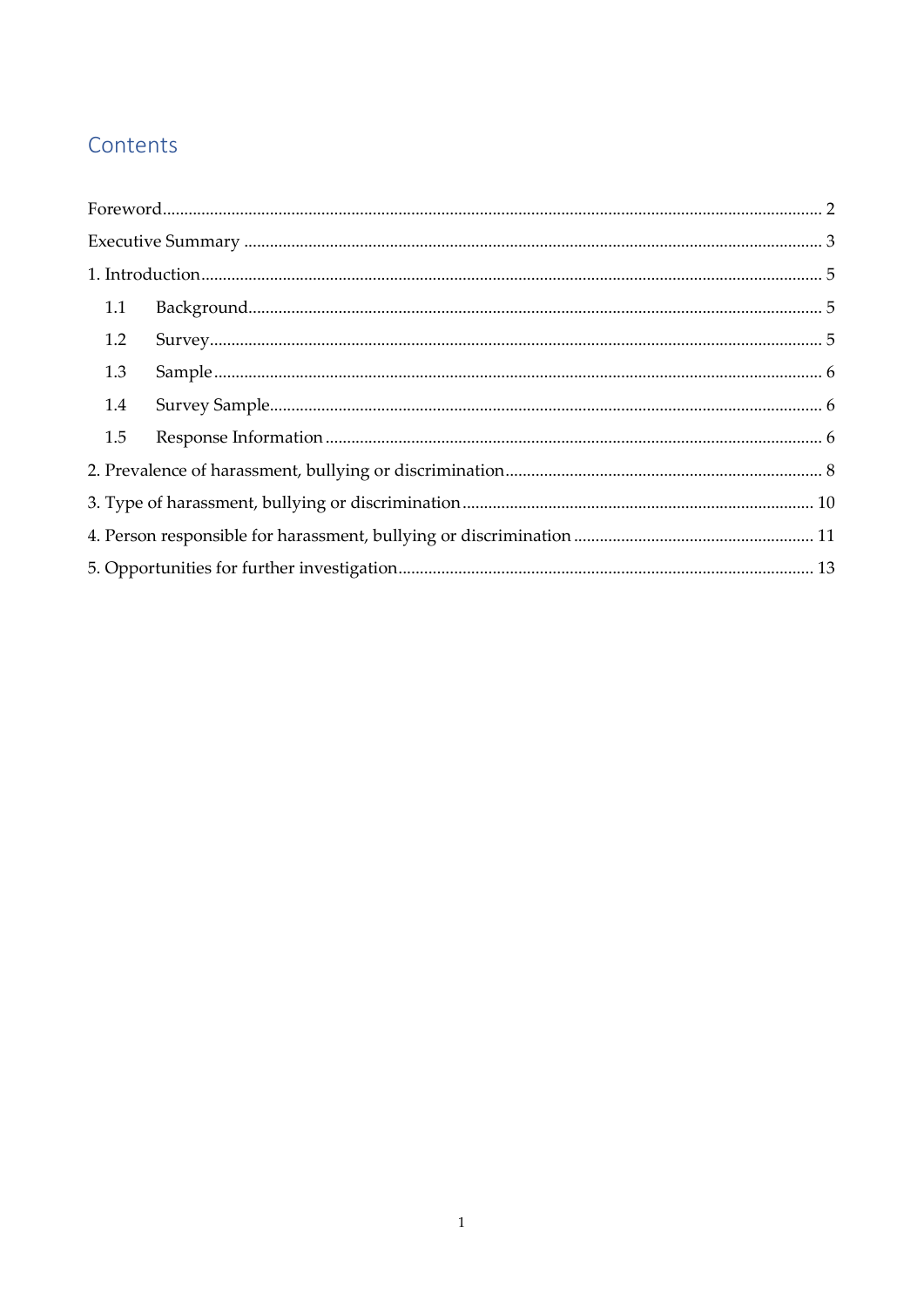#### Foreword

The Bar Council's Working Lives survey presents an opportunity to assess the extent to which barristers face harassment, bullying or discrimination in everyday practice, its nature, and the circumstances in which it is happening. Only in this way can we identify the right policy responses.

Over the last 12 months a spotlight has been shone on harassment (and abuse of power), not just through international campaigns such as #MeToo, but also through those specific to our own profession, such as @behindthegown – a campaign launched recently by barristers committed to tackling harassment at the Bar. We believe this survey will help inform this work and contribute to its success.

The findings explore the prevalence and nature of reports of harassment, bullying and discrimination in the profession, including who was reported as responsible for such behaviour. The results are a cause for concern. As a profession, we must do much better. We do not and will not tolerate harassment, bullying or discrimination at the Bar.

There are three strands to the Bar Council's approach to harassment - 'Identify', 'Report' and 'Support'. We aim to identify all contexts in which inappropriate behaviours occur. We aim to enable and empower all those affected to report in the way they see as most appropriate so that bullies are brought under control. We are determined to provide the support necessary to ensure victims and witnesses are looked after and suffer no career detriment. We also aim to support chambers and others in all three respects, and to assist and advise them in preventing and managing inappropriate behaviours, in protecting the careers of those who are the victims of, or who witness, inappropriate behaviour.

The Bar Council already offers a confidential helpline, training and other support to individuals and chambers. If you are facing harassment or being bullied, please use these services. We want to help. We are also working with the Bar Standards Board (BSB) to ensure rules about reporting encourage chambers and others to call out unacceptable behaviour rather than drive it underground.

We hope these findings remind everyone to be vigilant and to take responsibility by challenging this behaviour. We must get much tougher on this, and support each other better.

Once again, we would like to thank all those barristers who took part in the survey. The evidence in this report will be used widely by the Bar Council and others, to inform debate and policy making in tackling this issue.

**Andrew Walker QC, Robin Allen QC,**

**.** 

**Chair of the Bar, 2018 Chair, EDSM<sup>1</sup> Committee**

<sup>&</sup>lt;sup>1</sup> Equality, Diversity & Social Mobility Committee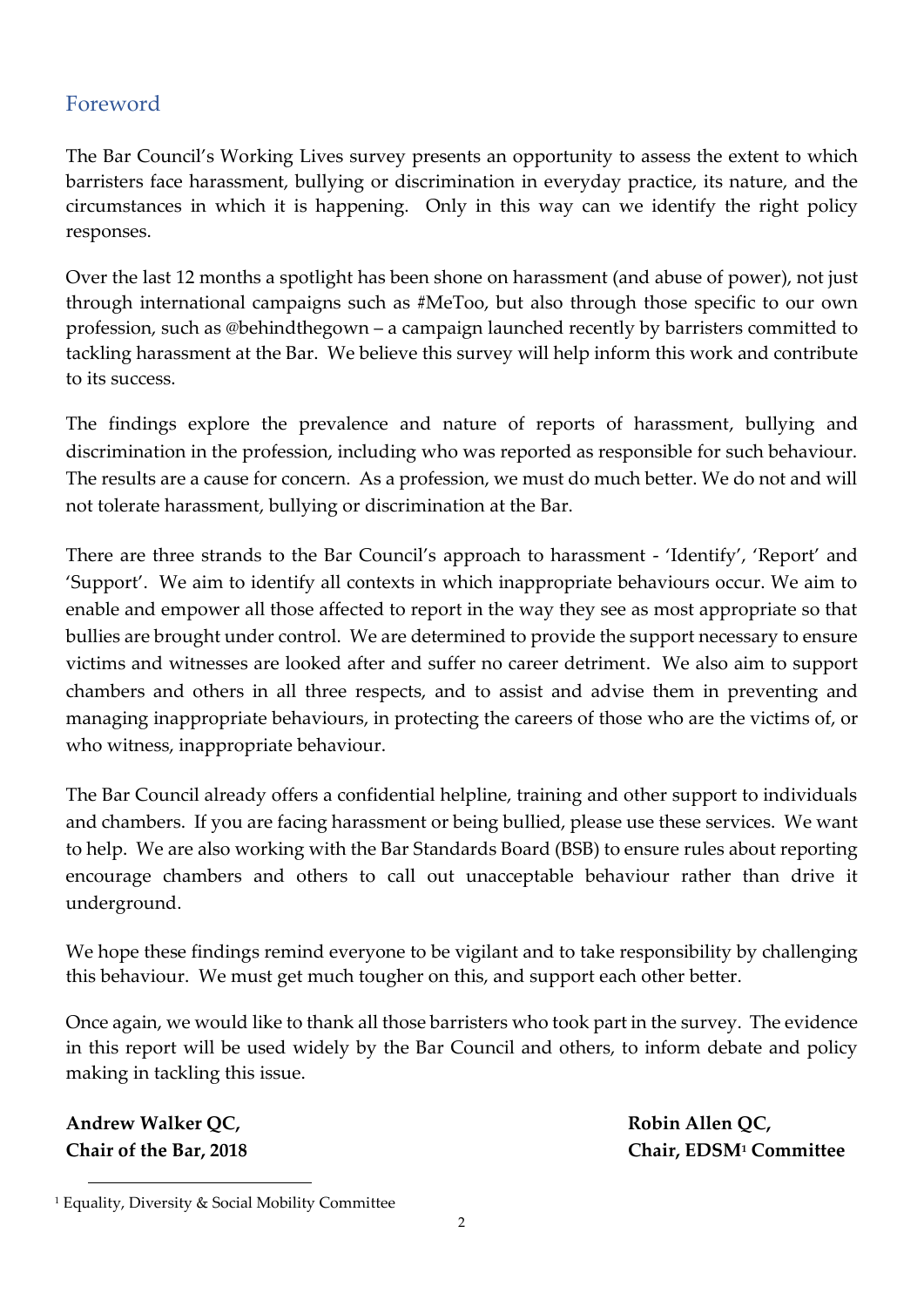#### Executive Summary

The Working Lives Survey in 2017 was part sponsored by the Specialist Bar Associations (SBAs) and the Circuits. One of the key objectives of the survey was to gather data and insights into the working lives and working experiences of barristers at both the selfemployed and employed Bars). Similar questions to those in the 2011 and 2013 Working Lives surveys were asked to enable us to identify trends.

The usable response rate was 26.4%, which is 4,092 usable responses from 15,515 valid email addresses. The profile of respondents broadly reflects that of the Bar when compared to other sources of information about the characteristics of barristers, albeit with a slight (3%) over-representation of women amongst respondents.

This report follows on from publication of Barristers' Attitudes to their Working Lives in early June 2018, and focuses specifically on survey findings related to perceptions of harassment or bullying and discrimination.

It is important to note that before answering the questions in the survey, respondents were not given a definition of what behaviour would constitute harassment or bullying, or discrimination. Responses are therefore based on respondents' perceptions of harassment or bullying and discrimination; it should be borne in mind that different groups of respondents might have different perceptions of what might be viewed as harassment or bullying or discrimination.

#### Key Findings

- ❖ Overall there was a significant increase in the number of respondents reporting both 'personal experience of' harassment or bullying or discrimination when compared with responses from 2013 and 2011 (compared to 2011, reports on harassment or bullying are up 8% at the employed bar and 6% at the self-employed bar). There had been a small increase in reports of incidents of harassment, bullying and discrimination between 2011 and 2013; 2017 data suggests a more marked increase in reports of these behaviours.
- ❖ Similarly, there was a significant increase in the number of respondents reporting that they had 'observed' harassment or bullying or discrimination when compared with responses from 2013 and 2011 (compared to 2011, reports on harassment or bullying are up 8% at both the employed Bar and self-employed Bar).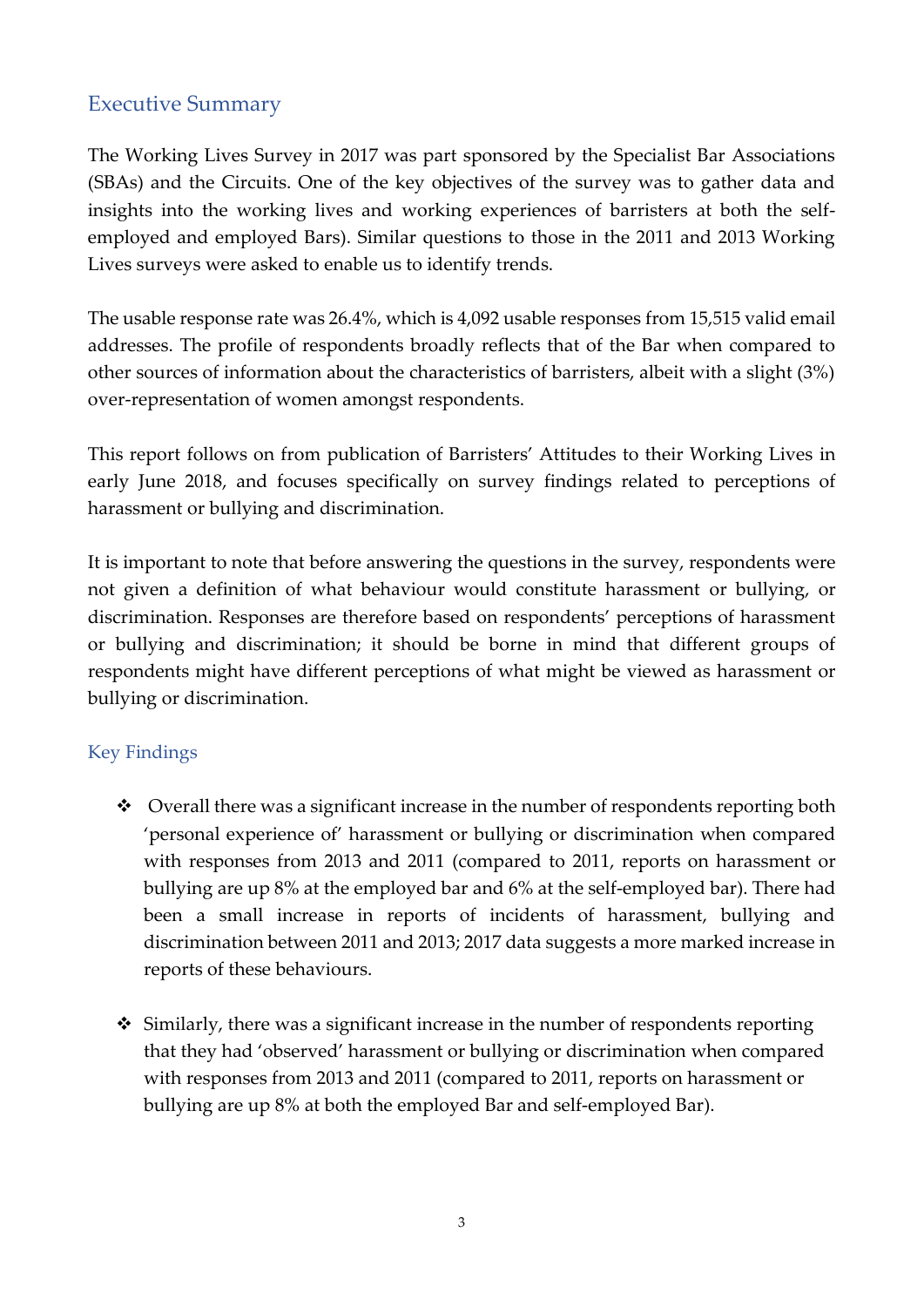- ❖ With respect to both 'personal experience of' and 'observation of' harassment or bullying, nearly twice as many employed barristers report experience of harassment or bullying (21% experienced/30% observed) when compared to members of the self-employed Bar (12% experienced/17% observed). The difference is less marked with respect to discrimination (16% of employed barristers reported 'personal experience of' discrimination versus 13% of self-employed barristers).
- ❖ Barristers in different practice areas report different experiences. For example, 18% of those in criminal practice report 'personal experience of' harassment or bullying when compared to 8% of commercial and chancery barristers. A comparison between the same practice areas reveals a similar difference with respect to 'observation of' harassment or bullying (26% vs. 16%). The same applies for 'experience of' or 'observation of' discrimination.
- $\triangleleft$  Across seven out of the nine protected characteristics<sup>2</sup> explored, the most common form of harassment or bullying, or discrimination, was based on gender (53%) – up 5% on 2013 data available<sup>3</sup> ; 16% was based on ethnicity (up 1% on 2013 data available). 37% of respondents cited 'Other' grounds.
- ❖ At the self-employed Bar, the person most commonly cited as responsible for harassment or bullying, or discrimination, is another barrister in chambers. 47% of those who reported personal experience of harassment or bullying and/or discrimination cited another barrister as responsible.

This last finding emphasises that this is a problem within the profession, which the Bar Council cannot ignore.

1

<sup>2</sup> Gender, age, ethnicity, religion or belief, disability, sexual orientation, pregnancy/maternity

<sup>3</sup> 2011 data was not available for comparison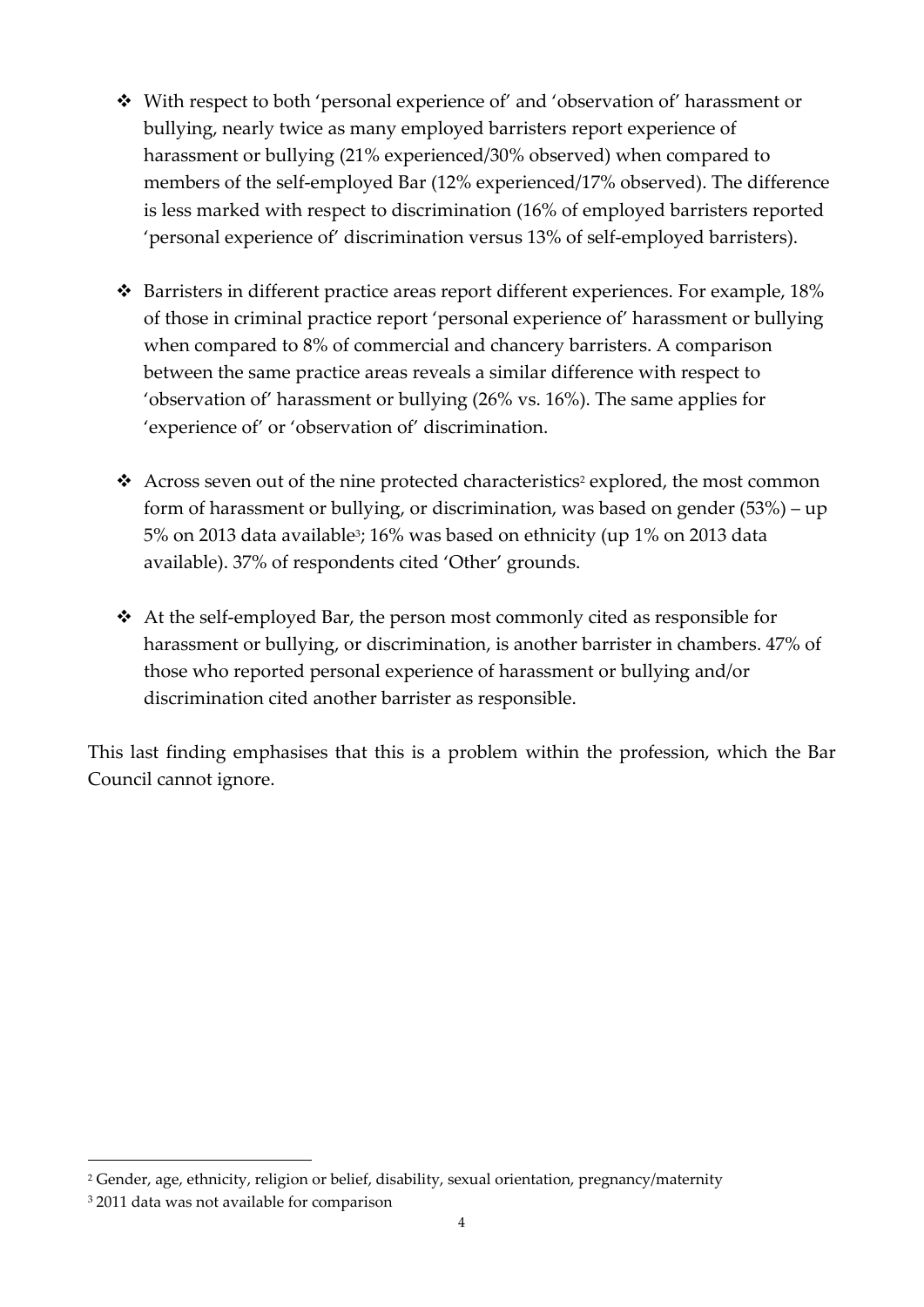### 1. Introduction

#### 1.1 Background

In June 2017, the Bar Council commissioned the Institute of Employment Studies (IES) and Employment Research Ltd (ERL) to undertake the third Working Lives Survey of the Bar. Previous surveys took place in 2011 and 2013.<sup>4</sup> The main objective was to provide better information on a range of working lives issues and an improved evidence base from which to formulate new polices and monitor trends in the profession.

The objectives of the 2017 survey included:

- Providing demographic data and information on the profile of the Bar, including information on equality and diversity issues at the Bar.
- Gathering data and insights into the working lives and employment experiences of barristers.
- Gaining a better understanding of career aspirations, motivations and intentions to stay in or leave the profession.
- Making comparisons with data and findings from the 2011 and 2013 Working Lives Surveys of the Bar.

The survey was part sponsored by the SBAs and Circuits.

We are grateful to those who took time in their busy schedules to provide information about their working lives and give their views about their profession

#### 1.2 Survey

 $\overline{a}$ 

Much of the content of the survey was predetermined, with the objective of providing continuity with the 2011 and 2013 surveys.

Harassment or bullying and discrimination questions were kept as similar to the 2011 and 2013 surveys as possible to ensure that reliable comparisons could be made.

Other information was also collected, including year of Call, practice area, whether the respondent was employed/self-employed, age, gender, ethnic origin, disability, childcare responsibilities, schooling, religious affiliation and sexual orientation. In 2017, we added questions on Circuit and SBA membership to assist these organisations in supporting their members.

<sup>&</sup>lt;sup>4</sup> The two previous surveys were commissioned jointly by the Bar Council and the Bar Standards Board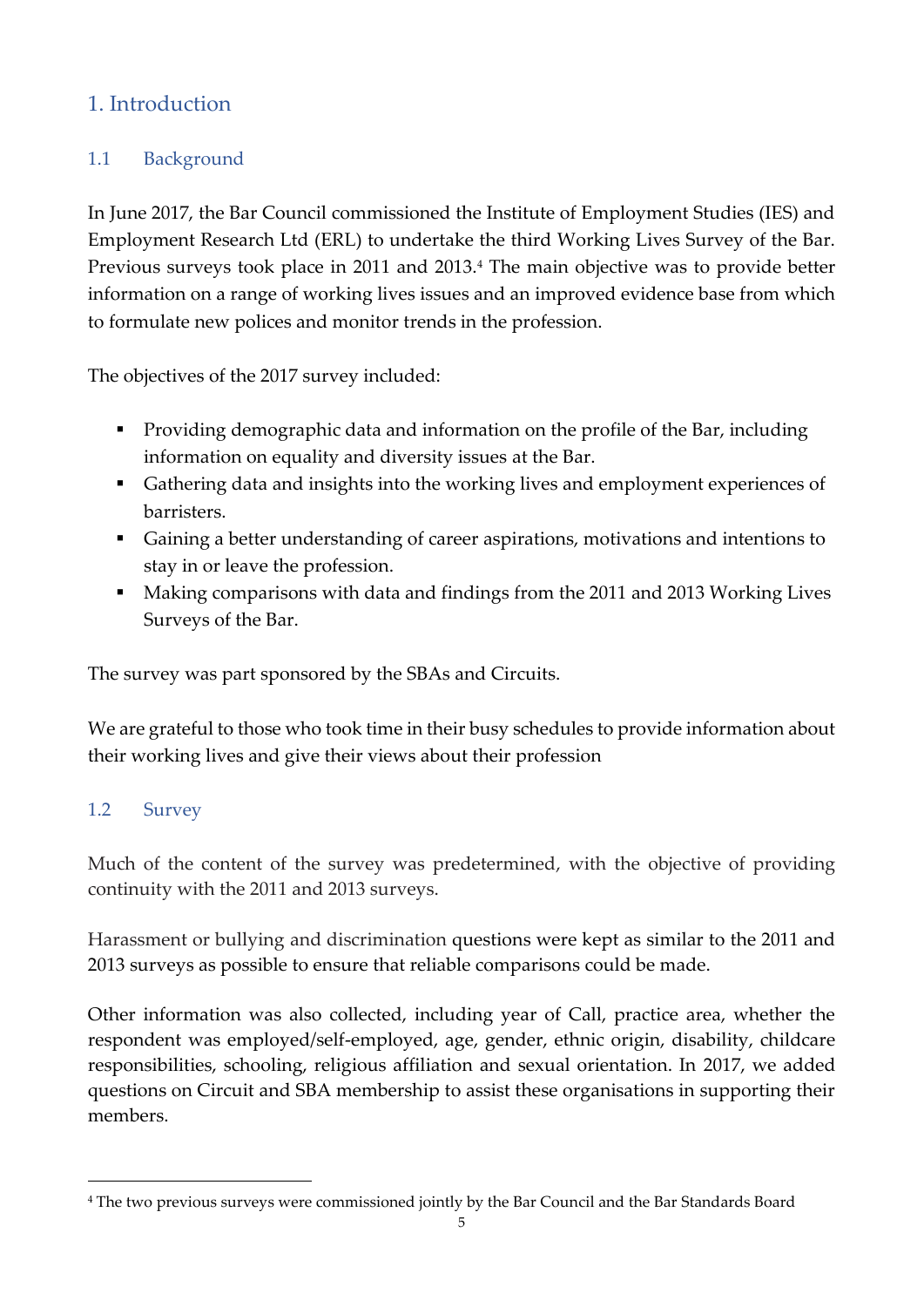We also asked questions about barristers' current situations to support our analysis.

The survey incorporated suggestions from the Bar Council, SBAs and the Circuits and was launched in late June 2017.

#### 1.3 Sample

To provide sufficient responses from important sub-groups of barristers, all practising barristers were surveyed. In the previous two surveys only half of practising barristers were invited to participate in each survey, with the 2013 survey contacting barristers who had not been surveyed in 2011.

#### 1.4 Survey Sample

The two main objectives were, first, to gain the maximum possible response, while covering as many of the questions as possible that the Bar Council wanted to answer, and secondly, to ensure that the process was cost effective. To this end, the 2017 survey was online only and started with an email invitation to all 15,826 barristers on the Bar Council database whose record contained email contact details. After one week, a reminder email was sent.

#### 1.5 Response Information

The survey was in the field for approximately five weeks in all, but all responses that were received the week after the closing date were included in the final data set.

There were 3,651 completed questionnaires received before the survey closing date of 31 July 2017 (a further 657 partial responses were collected, of which 441 contained enough information to be usable in the analysis). The usable response rate was 26.4%– 4,092 usable responses.

In 2013, there were 3,276 usable returns. In 2011, there were 2,965 usable returns.

The profile of respondents broadly reflected the whole Bar (based on the available records of barristers' personal characteristics):

- 40% of survey respondents were women (women make up  $37\%$ <sup>5</sup> of the Bar);
- 13% of survey respondents identified as BAME<sup>6</sup> (13% of the Bar identify as BAME);
- 6% declared a disability;

 $\overline{a}$ 

<sup>5</sup> [https://www.barstandardsboard.org.uk/media-centre/research-and-statistics/statistics/practising-barrister](https://www.barstandardsboard.org.uk/media-centre/research-and-statistics/statistics/practising-barrister-statistics/)[statistics/](https://www.barstandardsboard.org.uk/media-centre/research-and-statistics/statistics/practising-barrister-statistics/)

<sup>6</sup> Black, Asian Minority Ethnic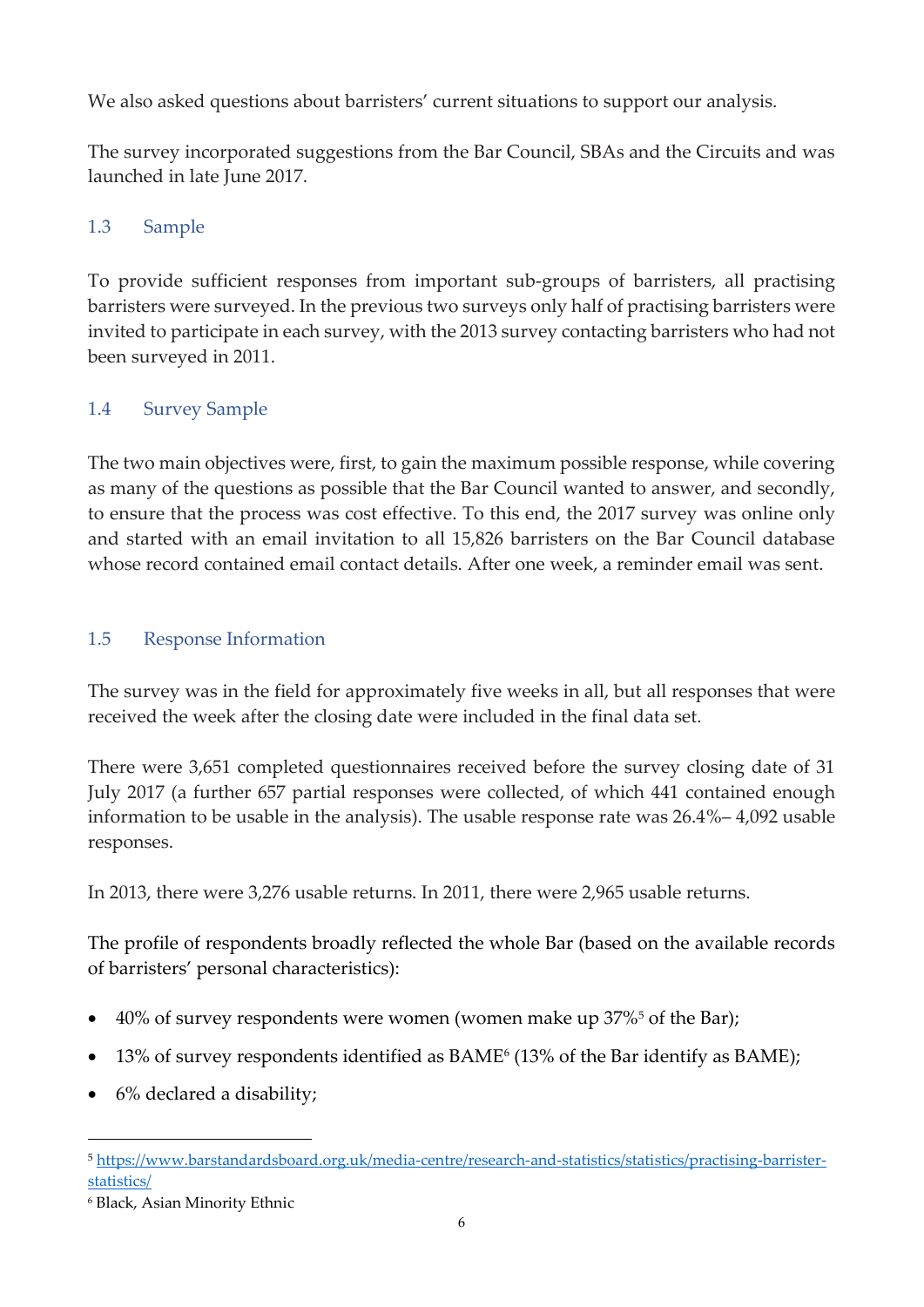- 6% identified as gay, lesbian or bisexual;
- 13% were employed and 83% self-employed (in chambers)<sup>7</sup>; and
- of those respondents who only practised in a single practice area<sup>8</sup> (2,133 respondents) 44% practised only criminal law, 23% only family law and 7% only chancery & commercial law. 48% (1,959 respondents) practised in more than one practice area.<sup>9</sup>

**.** 

<sup>7</sup> The balance of respondents were either in mixed employed/self-employed practice or were sole practitioners

<sup>8</sup> The balance (4%) had a mixed practice (respondents could indicate up to three different areas of practice in their responses)

<sup>9</sup> Respondents could list up to three practice areas and were only asked to list practice areas where they spent at least 30% of their time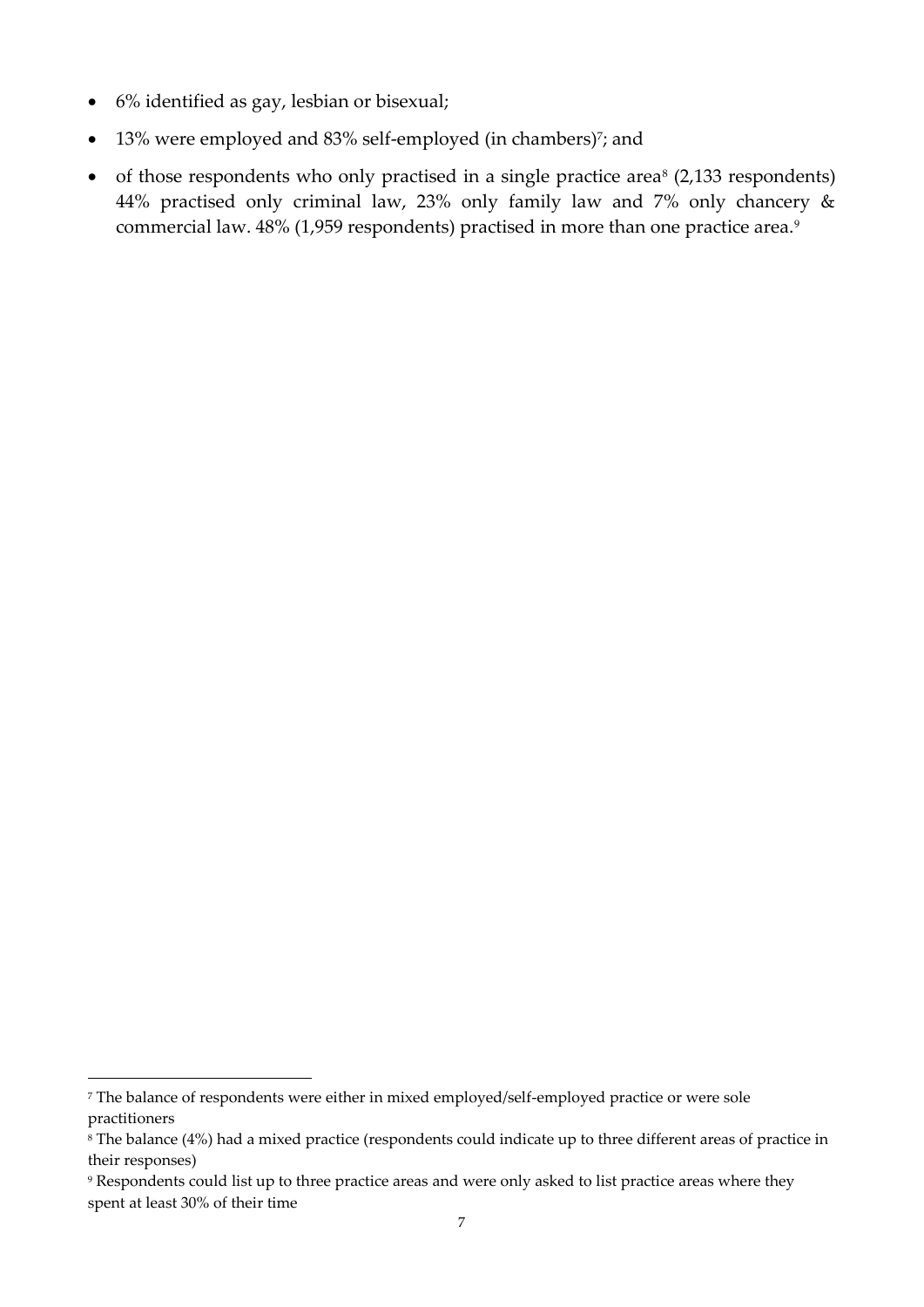# 2. Prevalence of harassment, bullying or discrimination

Overall, 21% of employed and 12% of self-employed respondents reported that they had personally experienced harassment or bullying at work in the two years prior to the survey. 16% of self-employed and 13% of self-employed respondents said that they had experienced discrimination. A slightly higher proportion reported that they had observed harassment or bullying (employed 30%, self-employed 17%) and 20% of employed and 15% of selfemployed barristers said they had observed discrimination in their workplace (Table 8.1).

The percentage of barristers reporting personal experiences of harassment, bullying or discrimination has increased significantly since the 2013 survey, when 18% of employed and 8% of self-employed barristers reported they had experienced harassment or bullying, and 12% of employed and 8% of self-employed barristers reported they had experienced discrimination. There had been a small increase in reports of incidents of harassment, bullying and discrimination between 2011 and 2013; 2017 data suggests a more marked increase in reports of these behaviours.

Reported observation of harassment or bullying, and of discrimination has also increased significantly between the two surveys.

Following a pattern established in the previous two surveys, reports of harassment or bullying and discrimination were more prevalent at the employed Bar than at the selfemployed Bar. Table 8.1 shows that twice as many employed barristers reported that they had experienced or observed harassment or bullying, compared with self-employed barristers. Reports of experience of, and observation of, discrimination were also more common at the employed Bar (16% reporting experience of discrimination, and 20% reporting observation of discrimination, whereas the corresponding figures for selfemployed barristers are 13% and 15%).

| Table 8.1: Reports of harassment, bullying and discrimination in the workplace by section of the |  |  |  |
|--------------------------------------------------------------------------------------------------|--|--|--|
| Bar $\frac{6}{6}$ , 2017, 2013 & 2011                                                            |  |  |  |

|                                               |      | <b>Employed Bar</b> |      |      | Self-Employed Bar |      |
|-----------------------------------------------|------|---------------------|------|------|-------------------|------|
|                                               | 2017 | 2013                | 2011 | 2017 | 2013              | 2011 |
| Personally experienced<br>harassment/bullying | 21   | 18                  | 13   | 12   | 7                 | 6    |
| Observed harassment/bullying                  | 30   | 21                  | 22   | 17   | 9                 | 9    |
| Personally, experienced<br>discrimination     | 16   | 12                  | 11   | 13   | 8                 | 6    |
| Observed discrimination                       | 20   | 15                  | 14   | 15   | 8                 | 7    |
| $N = (max)$                                   | 719  |                     |      | 3226 |                   |      |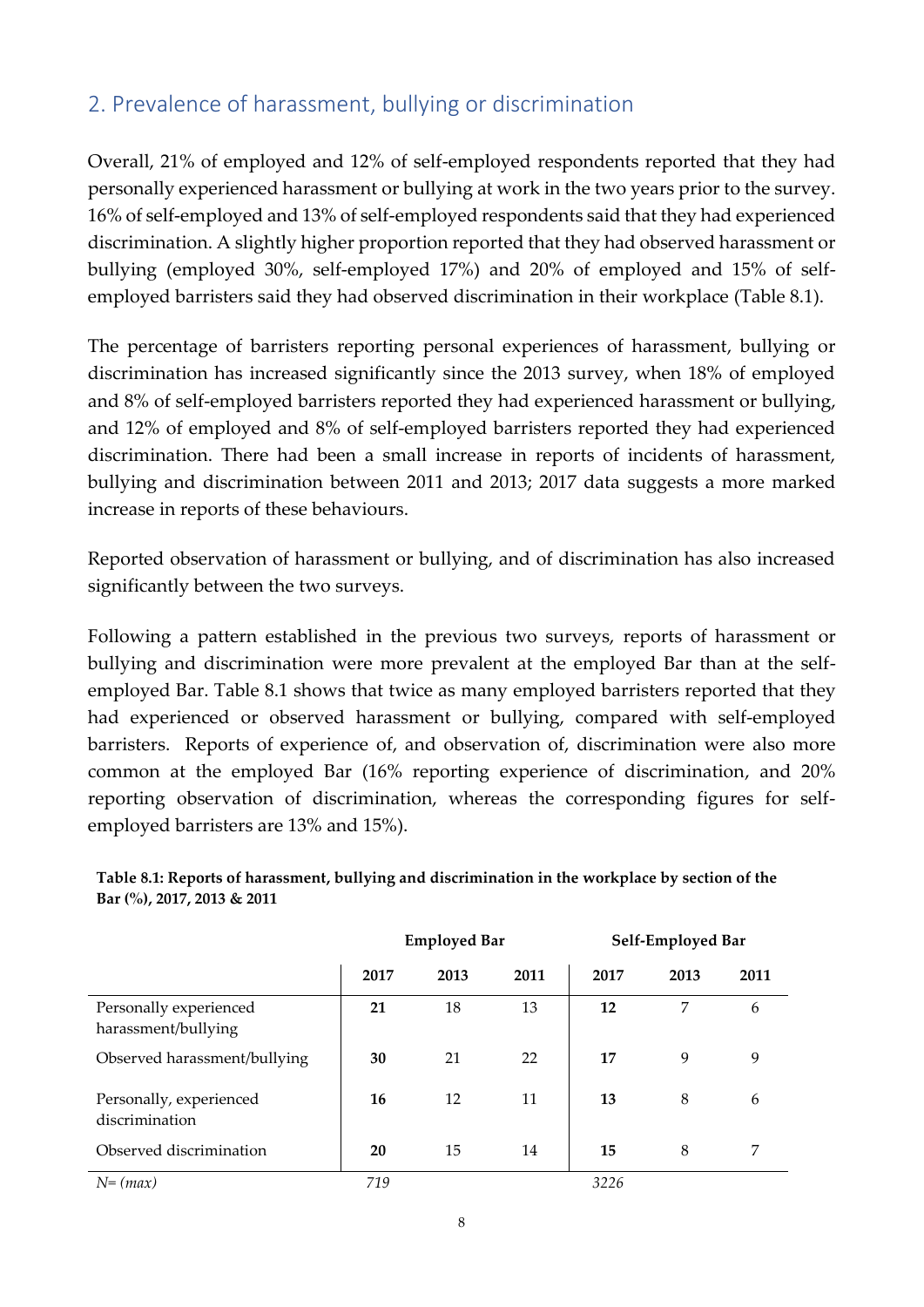Reports of harassment or bullying and discrimination vary between practice areas (Table 8.2). 18% of criminal practitioners and 17% of family barristers reported personal experience of harassment or bullying, compared to 8% of those in PN/PI<sup>10</sup> and commercial & chancery practice. 26% of criminal barristers reported observing harassment or bullying, compared to 16% in civil, PN/PI and chancery & commercial practice.

Looking at the highest and lowest figures, 17% of criminal practitioners reported personal experience of discrimination, compared to 8% of PN/PI practitioners. 21% of criminal practitioners reported observing discrimination compared to 11% of those in PN/PI practice.

**Personally, experienced harassment/bullying Observed harassment/bullying Personally, experienced discrimination Observed discrimination 2017 2013 2017 2013 2017 2013 2017 2013** Criminal **18** 11 **26** 12 **17** 11 **21** 10 Civil **12** 9 **16** 13 **10** 10 **13** 11 PN/PI **8** 3 **16** 6 **8** 4 **11** 5 C&C<sup>12</sup> **8** 5 **16** 8 **9** 4 **12** 7 Family **17** 11 **20** 11 **11** 8 **14** 7 EU/Int./other **10** 12 **21** 13 **13** 9 **17** 6

**Table 8.2: Reports of harassment, bullying and discrimination in the workplace by practice area, 2013 vs 2017 (%)<sup>11</sup>**

*Note: 2017 responses based on those who practise in one practice area only, 2013 responses based on main practice area*

Women were more likely to report personal experience of harassment/bullying and/or discrimination than men (33% vs. 12%) (Table 8.3); BAME<sup>13</sup> respondents were more likely to report harassment/bullying and/or discrimination than white barristers. Disabled respondents were more likely to report harassment/bullying and/or discrimination than barristers who did not declare a disability.

**.** 

<sup>10</sup> Professional negligence/personal injury

<sup>11</sup> Data not available for 2011

<sup>12</sup> Commercial & chancery

<sup>13</sup> Black, Asian Minority Ethnic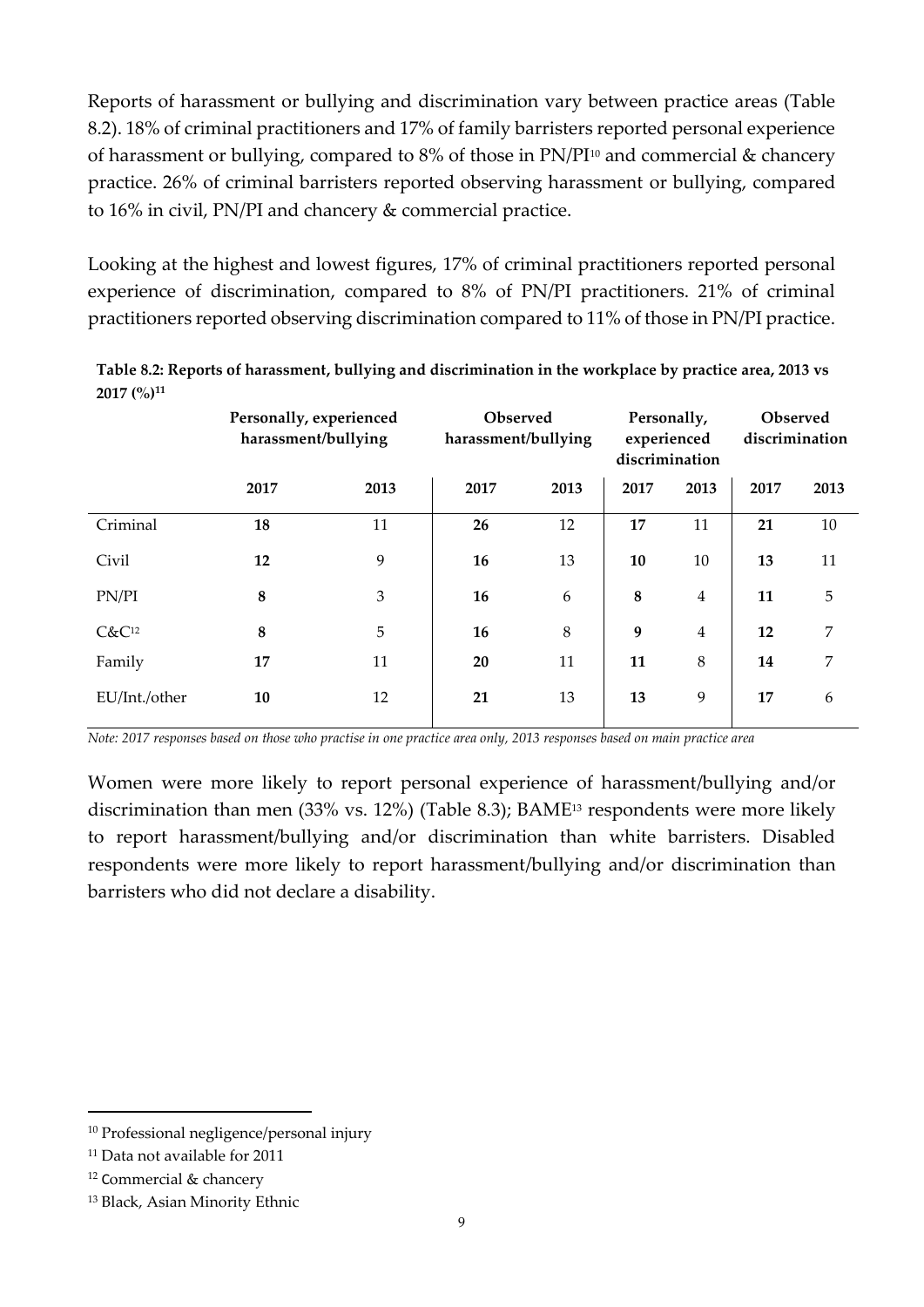|                              | Male  | Female | White | <b>BAME</b> | Non-disabled | <b>Disabled</b> |
|------------------------------|-------|--------|-------|-------------|--------------|-----------------|
| Personally experienced       | 12    | 33     | 19    | 34          | 19           | 37              |
| harassment/bullying and/or   |       |        |       |             |              |                 |
| discrimination               |       |        |       |             |              |                 |
|                              |       |        |       |             |              |                 |
| Observed harassment/bullying | 10    | 11     | 11    | 10          | 10           | 9               |
| and/or discrimination        |       |        |       |             |              |                 |
| $N =$                        | 2,127 | 1,443  | 3,011 | 435         | 3.268        | 225             |

**Table 8.3: Experience of harassment, bullying or discrimination, by gender, ethnicity and disability 2017 (%)**

# 3. Type of harassment, bullying or discrimination

Respondents who reported that they had experienced or observed harassment or bullying, or discrimination, were asked about its nature, in terms of whether it was linked to areas covered by equality and diversity legislation – gender, age, ethnic background, religion or belief, disability, sexual orientation, and pregnancy/maternity – or was some other form of harassment, bullying or discrimination.

Table 8.4 shows that in more than half of cases (53%) respondents reported that they were treated less favourably because of their gender, while in 21% of cases it was due to their age. 19% reported less favourable treatment based on ethnicity; 12% due to pregnancy/maternity; 6% for both disability and religion & belief and 5% based on their sexual orientation. As in 2013, 37% reported it as another form of harassment, bullying or discrimination (i.e. outside those characteristics protected by equality legislation).

|                     | 2017 | 2013 |
|---------------------|------|------|
| Gender              | 53   | 48   |
| Age                 | 21   | 20   |
| Ethnic Background   | 19   | 18   |
| Religion or belief  | 6    | 5    |
| Disability          | 6    | 6    |
| Sexual Orientation  | 5    | 7    |
| Pregnancy/Maternity | 12   | 12   |
| Other               | 37   | 37   |

*Note: respondents were able to indicate more than one type of harassment, bullying or discrimination*

 $\overline{a}$ 

<sup>14</sup> Data is not available for 2011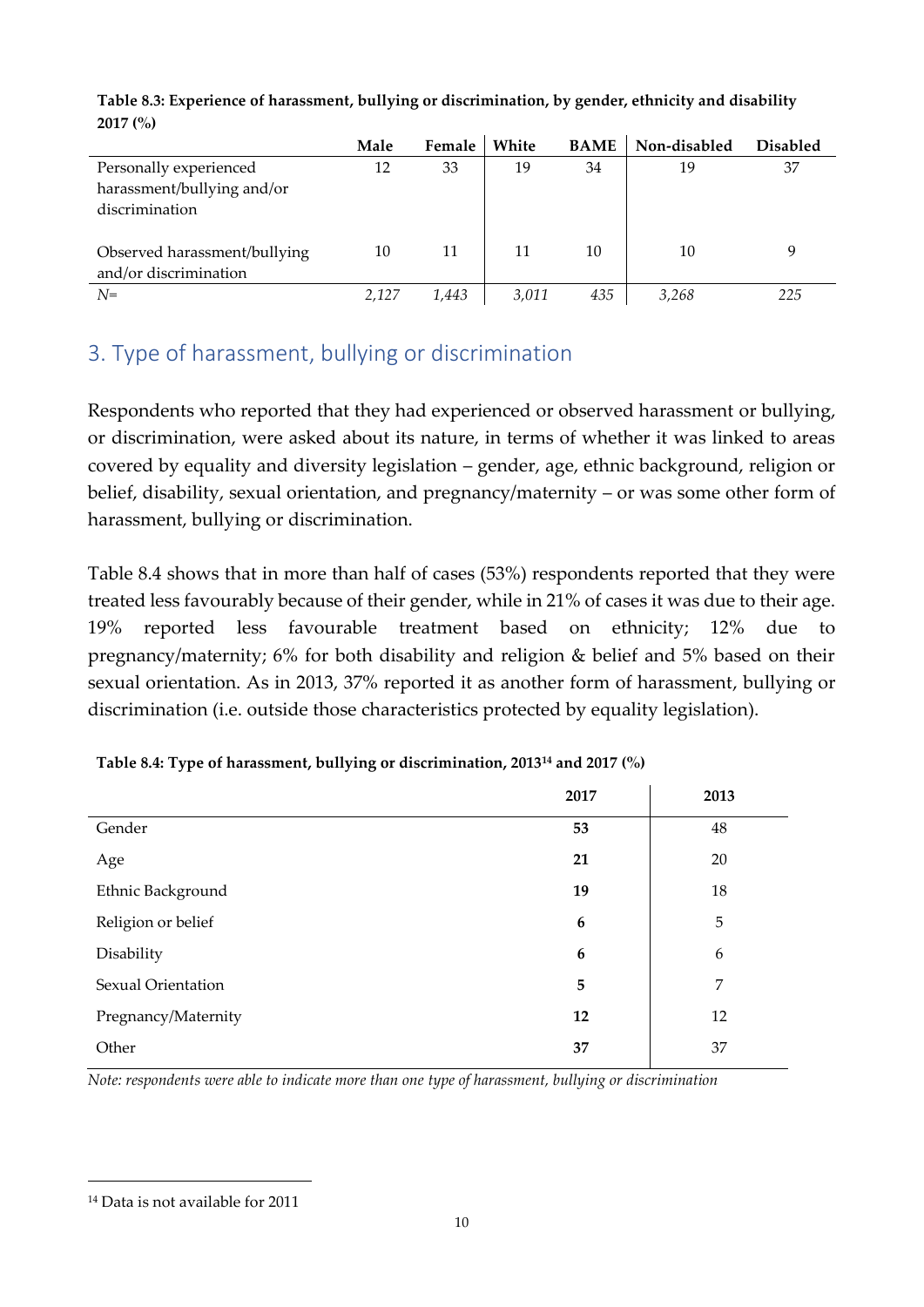## 4. Person responsible for harassment, bullying or discrimination

Respondents who reported that they had experienced or observed harassment. bullying or discrimination, were asked who was responsible for the harassment, bullying or discrimination, and were presented with the following options:

- 1. Another barrister in chambers/a colleague
- 2. A clerk or practice manager
- 3. A professional client/lay client
- 4. Head of chambers/management committee/manager
- 5. Other (please specify)

**Table 8.5: Person reported as responsible for harassment/bullying or discrimination (2017) %**

| Personally,<br>experienced<br>harassment or<br>bullying | Personally,<br>experienced<br>discrimination |
|---------------------------------------------------------|----------------------------------------------|
| 50                                                      | 47                                           |
| 28                                                      | 41                                           |
| 14                                                      | 25                                           |
| 28                                                      | 25                                           |
| 38                                                      | 33                                           |
|                                                         |                                              |

The most common response (Table 8.5) was that a colleague or another barrister in chambers was responsible, mentioned by 50% of those who reported experiencing harassment or bullying, and 47% of those who reported experiencing discrimination.

41% of barristers who reported experiencing discrimination stated that a clerk or practice manager was responsible.

28% of those who reported personally experiencing harassment or bullying, and 25% of those who reported personally experiencing discrimination cited their head of chambers, a member of their management committee or their manager as responsible.

There was some variation between those who reported harassment, bullying or discrimination based on employed vs. self-employed practice (See Table 8.6).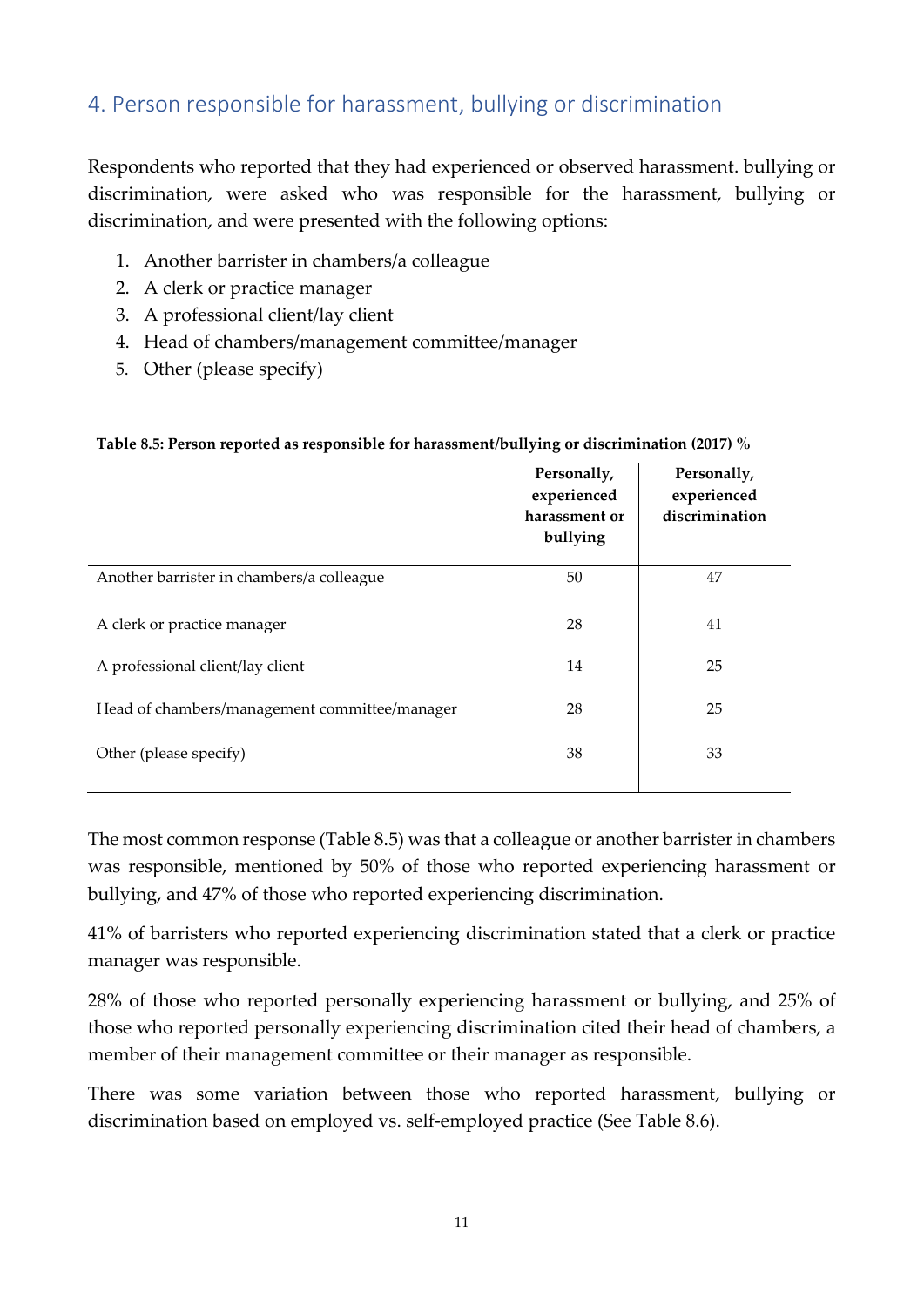|                                               | Employed | Self-<br>Employed | All |
|-----------------------------------------------|----------|-------------------|-----|
| Another barrister in chambers/a colleague     | 39       | 47                | 45  |
| A clerk or practice manager                   | 20       | 35                | 31  |
| A professional client/lay client              | 7        | 21                | 18  |
| Head of chambers/management committee/manager | 35       | 16                | 20  |
| Other (please specify)                        | 45       | 30                | 34  |

#### **Table 8.6: Person responsible for harassment, bullying or discrimination in 2017 (%)**